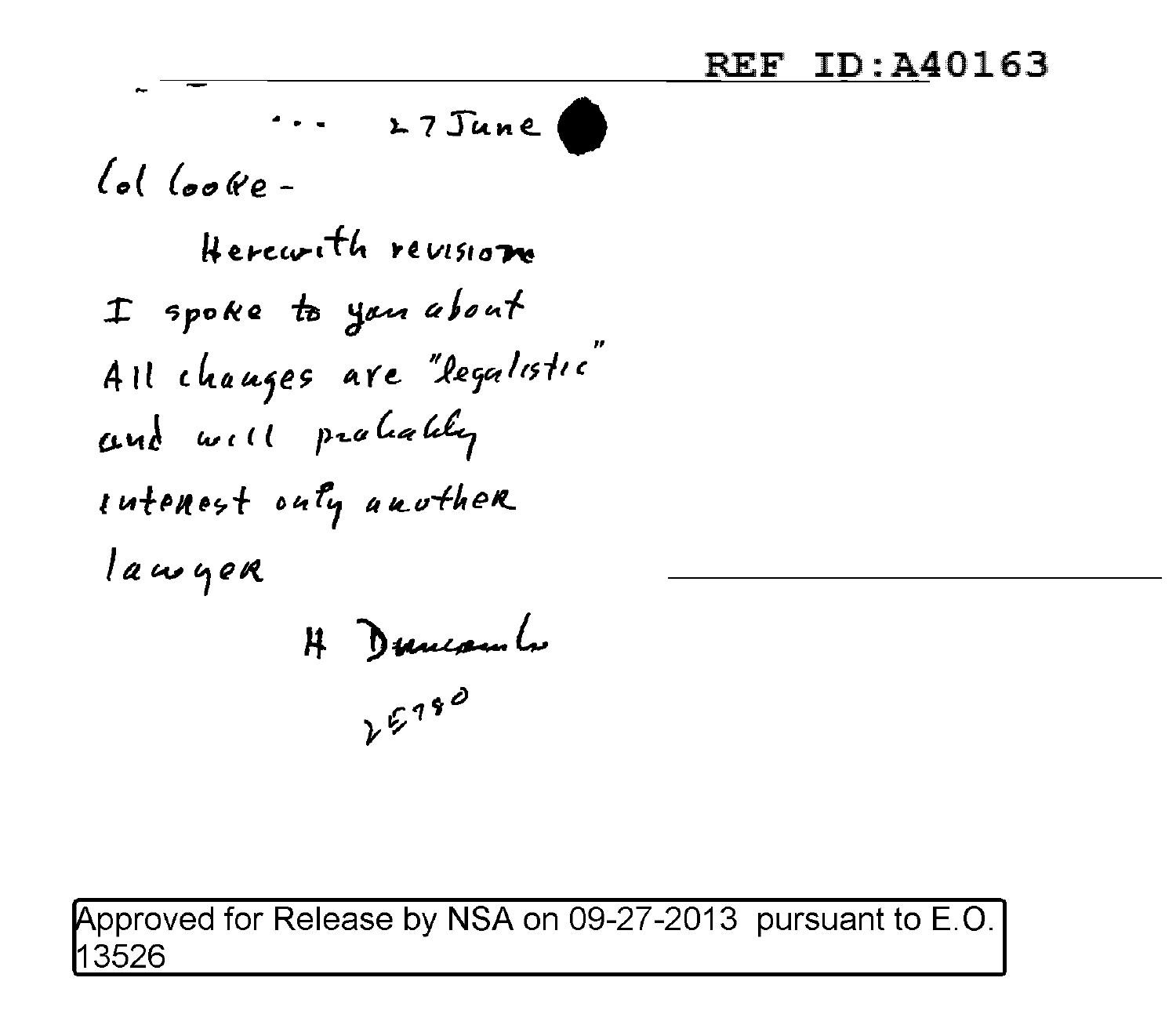$REF$ - $ID: A40163$ -• •

DRAFT 26 June 1944 H .J

.....

l Whoever, by virtue of his employment by the United States or by virtue of his service in the armed forces of the United States, shall obtain or shall have custody of or access to, or shall have obtained or had custody of or access to  $(1)$  any information concerning the nature, preparation or use of any code, cipher or cryptographic or cryptanalytic system of the United States or any foreign government  $(2)$  any information concerning the construction, use, maintenance or repair of any device, apparatus, or appliance used or prepared or planned for use by the United States or any foreign government for cryptographic or cryptanalytic purposes, or  $(3)$  any matter which has been, or purports to have been, prepared or transmitted in or by the use of any code, cipher or cryptographic system of the United States or any foreign government, or  $(4)$  any information concerning the cryptographic or cryptanalytic activities of the United States or any foreign government, and shall, witnout authorization Dy competent authority, communicate, furnish or transmit to another or publish any such information or matter, shall upon conviction thereof be punished by a fine of not more than \$10,000 or by imprisonment for not more than ten years, or by both such fine and imprisonment

2. The term "foreign government" as used herein shall be taken to include any person or persons acting or purporting to act for or on behalf of any military or naval force, faction or party, or for or on behalf of any government or any person or persons purporting to act as a government, whether or not such government is recognized by the United Stutes